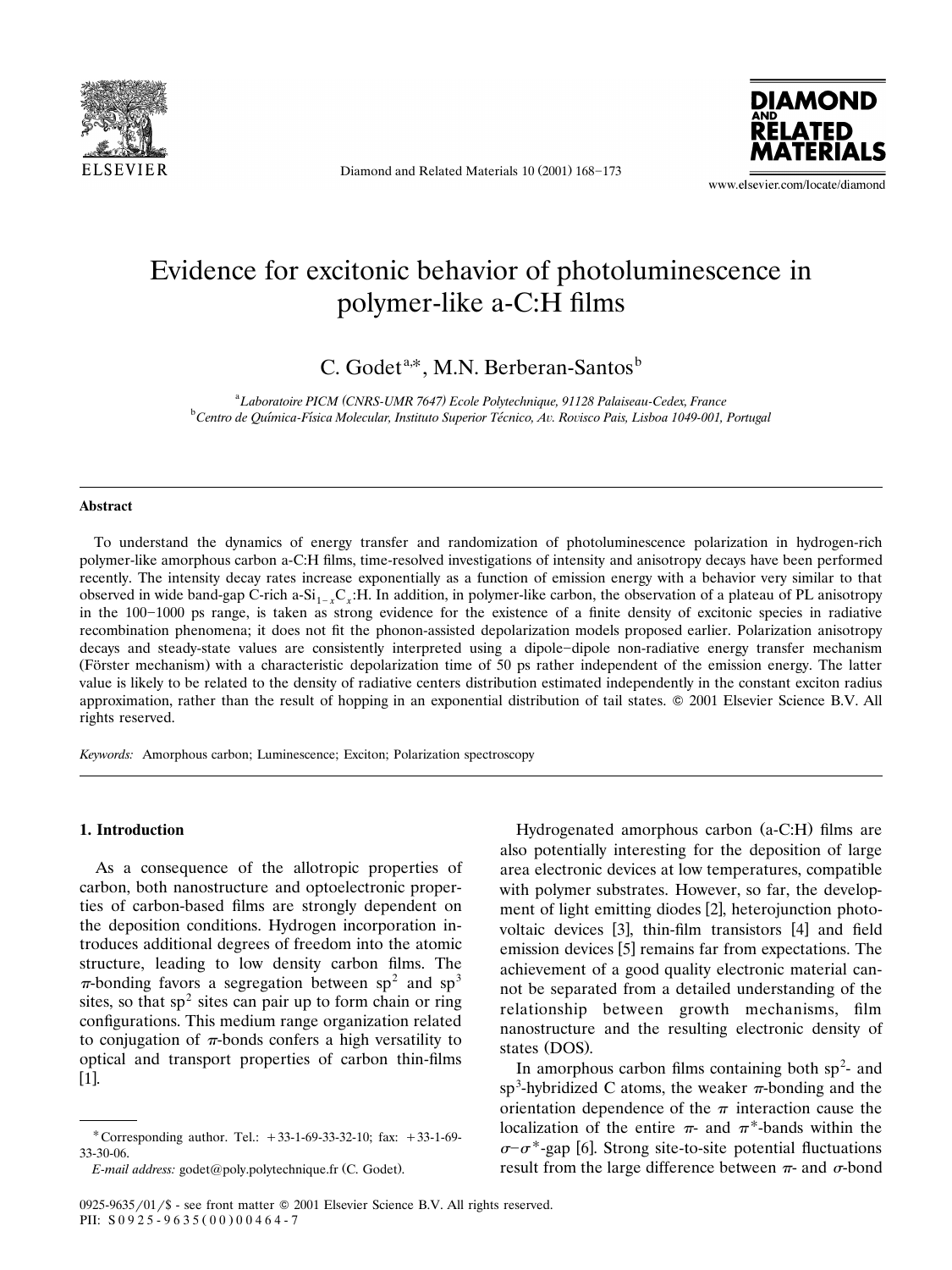energies, which in turn lead to low carrier hopping mobilities [4,7] and, in some cases, strong luminescence efficiency.

In polymer-like a-C:H films, characterized by high H content, low C atom density, low dielectric constant and wide band-gap, the strong confinement of photogenerated electron-hole pairs inside  $\pi$ -bonded 'grains' is supported experimentally by the intense PL in the visible spectrum at the ambient temperature. The lower PL efficiency observed for denser a-C:H films has been tentatively explained by a decrease of the pair confinement due to stress-induced  $\sigma-\pi$  orbital mixing [8].

Further indications of strong confinement have been reported such as: (i) the lack of thermal quenching of PL intensity [9]; (ii) the anisotropy (polarization memory) of photoluminescence obtained using linearly polarized excitation light [10-12]; (iii) the fast (subnanosecond) decay of PL intensity [12,13]; and (iv) the constant decay time as a function of generation rate  $[13]$ .

As far as intensity decay rates are concerned, they are found to increase exponentially as a function of emission energy over a broad spectral range. Interestingly, this behavior is found to be very similar for different types of carbon-based thin-films with wide band-gap  $(E_{04} \approx 4.0 \text{ eV})$  such as ECR-grown C-rich a-Si<sub>1- $x$ </sub>C<sub>x</sub>:H [14] and dual-plasma (r.f.-assisted microwave plasma) a-C:H [12]. This common behavior shown in Fig. 1 might indicate an intrinsic property of  $\pi$ -bonded materials but it has also been found in silicon nitride insulating films and multilayers [15]. It has been suggested that non-radiative (NR) lifetimes govern the experimental decay times, through the dissociation of excitonic electron-hole pairs mediated by the electron tunneling towards a vacant site at the same energy [8].

In a recent report [12], anisotropy decays and steady-state values have been consistently interpreted



Fig. 1. Emission energy dependence of PL intensity decay rates using pulsed laser excitation for wide band-gap a-C:H [12] and a-Si<sub>x</sub>C<sub>1-x</sub>:H films [14].

using a dipole-dipole non-radiative energy transfer mechanism (Förster mechanism [16,17] with a characteristic depolarization time of 50 ps). For emission energies  $E_{\text{em}}$  between 1.8 and 3.5 eV, anisotropy decreases within 100 ps and reaches a plateau within 1 ns. This observation has been explained by the transfer of electronic excitation towards a finite density of luminescent centers but it is not consistent with previous models based on phonon-assisted depolarization [10,18] which should occur on a much shorter (sub-picosecond) time scale. However, in this paper, we will first consider the role of thermalization of photoexcitation in disordered insulators in the frame of the 'trapped exciton' model proposed by Kivelson and Gelatt [19].

In the second part, we will analyze in more detail the photoluminescence intensity and anisotropy decays in the picosecond-nanosecond range reported recently [12] for polymer-like a-C:H, excited using a linearly polarized UV photon beam. The polarization spectroscopy results will be discussed in terms of exciton-like radiative recombination and the characteristic depolarization time constant of  $50$  ps (nearly constant for emission energies in the range  $1.5-3.5$  eV) will be related to the density of radiative centers, estimated by two independent methods: (a) the Förster intensity decay for primarily excited chromophores, and (b) the spectral density method using a constant exciton radius approximation.

## **2. Energy relaxation**

In this section, we consider thermalization mechanisms which occur before and during radiative recombination. In particular, we address the dynamics of the hopping motion of either a single charged carrier or a neutral exciton through a band of localized states and we discuss their respective relaxation rates.

A number of photoluminescence investigations of polymer-like carbon films, including excitation spectra and polarization memory properties, indicate that radiative recombination arises from exciton-like electron-hole pairs with a strong Coulomb interaction [8]. In the trapped exciton model [19] proposed earlier to describe spectroscopic and dynamic properties of photoluminescence in disordered insulators, one of the carriers is trapped in a highly localized state in the pseudogap and the other carrier is bound to the first by their mutual Coulomb attraction in a large 'hydrogenic' state.

In the hydrogenoid model of excitons applied to polymer-like carbon [8], typical values of the exciton radius  $a_B^* = (4\pi\varepsilon_0 \varepsilon \hbar^2)/\mu^* e^2 \approx 6$  Å and binding energy  $E_B = e^2/8 \pi \varepsilon_0 \varepsilon$   $a_B^* \approx 0.40$  eV, have been estimated (using a dielectric constant  $\varepsilon = 3$  and the analog of a reduced mass  $\mu^* \approx m_e^* \approx 0.25$   $m_e$ ).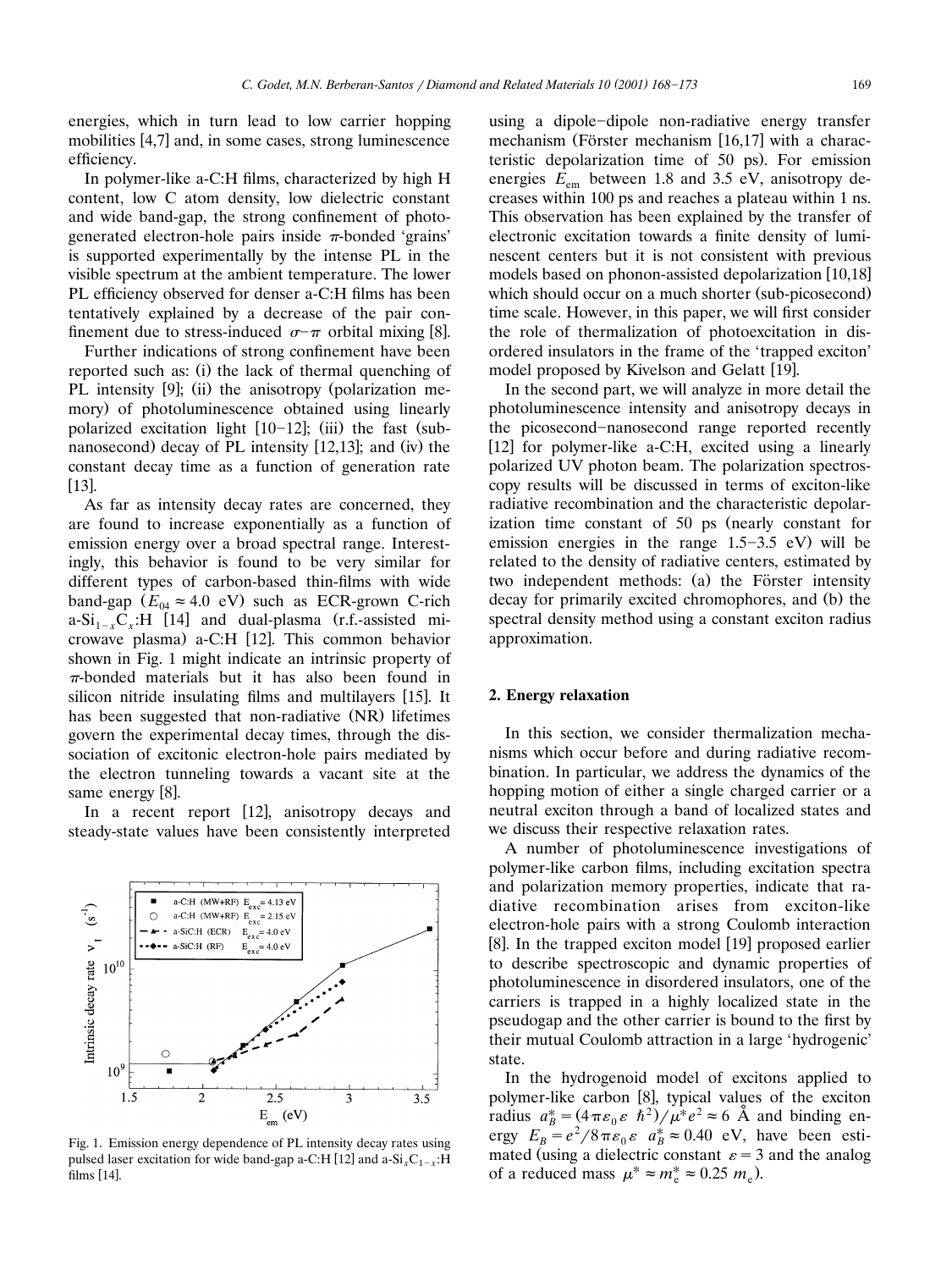As developed in the next section, the fact that the anisotropy conferred by a polarized photon beam excitation is retained partially by thermalized electron-hole pairs which recombine radiatively is explained by a Coulomb attraction stronger than local potential fluctuations seen by photogenerated electron-hole pairs during their thermalization.

According to the trapped exciton theory for amorphous systems [19], a fraction of the photo-generated electron hole-pairs may dissociate (giving 2 single carriers at a distance beyond the Coulomb interaction radius) before the formation of an excitonic pair occurs. The efficiency of exciton formation is expected to depend mainly on the excess energy provided by the exciting photon. However, experimental results reported by Kóos et al. [20] indicate that the PL efficiency is not affected at least up to approximately 5 eV excitation energy. This can be explained by the very low hopping mobility of carriers in the localized states arising from the  $\pi$ -bonded carbon matrix [4,7] and the very high energy barrier to access extended  $\sigma$  states  $[6]$ .

After optical excitation, exciton thermalization occurs by a phonon-assisted hopping mechanism which is mainly related to the hole thermalization, due to the band tail asymmetry [19]. Hence, the dynamics of hole thermalization dominates the luminescence spectrum, i.e. the distribution of total exciton energies is largely determined by the spread in hole energies.

Alternative descriptions of photoluminescence in carbon films [21] are inspired by the PL properties of a-Si:H films [22,23] where weaker Coulomb interactions prevail owing to the higher dielectric constant. In the submicrosecond range however, low temperature PL in a-Si:H is consistent with exciton formation [24]. In the weak Coulomb interaction case, in the picosecond nanosecond time-scale following photo-generation, the photogenerated electron and hole (with initially overlapping wavefunctions) are assumed to thermalize separately by hopping apart in their respective band tails.

In summary, energy relaxation of carriers excited in a distribution of localized states is likely to occur by energy-loss hopping, either as single carriers in their respective tail states or as excitons made of carrier pairs bound by their mutual Coulomb attraction. In the following, we derive some specific features expected for each type of hopping mechanism.

Energy relaxation by hopping in a distribution of localized states, randomly distributed in a three-dimensional homogeneous space, is considered. This model applies to amorphous carbon and carbon alloys where bonding and antibonding  $\pi$  orbitals produce highly localized states decoupled from extended  $\sigma$ -states [6].

An exponential energy-dependence of the densityof-states (DOS) distribution is assumed:

$$
N(E) = (N_0/E^{\circ}) \exp(E/E^{\circ}).
$$
 (1)

We consider here a low-temperature regime where excited species can only hop to sites of lower energy. Hence the density of available sites for a carrier at energy  $E_I$  is:

$$
N_{\rm av}(E_1) = N_0 \exp(E_1/E^{\circ}).
$$
 (2)

The rate of direct tunneling for a single carrier hopping from occupied site  $(i)$  to unoccupied site  $(j)$  is given by:

$$
\Gamma_{ij} = \nu_0 \exp(-2\gamma R_{ij}) \qquad E_i \ge E_j \tag{3}
$$

where the attempt-to-escape frequency  $v_0$  is considered to be independent on  $E_i$  and  $E_j$  and  $(1/\gamma)$  is a carrier localization radius. The time-dependent mean energy of the excited carrier population is given by:

$$
E_C(t) = -2E^{\circ} \ln(\ln(v_0 \ t))\tag{4}
$$

corresponding to a relaxation rate decreasing as a function of time:

$$
\partial E_C / \partial \ln(t) = -3E^{\circ} / \ln(v_0 \ t)
$$
 (5)

For composite particles such as excitons, hopping may be mediated by a dipole-dipole interaction (Förster mechanism  $[16,17]$ ) which takes place when the spectral density of a donor site  $(i)$  overlaps the absorption spectrum of an acceptor site  $(j)$ . As developed in the next section, the interaction strength is a power function of the distance:

$$
\Gamma_{ij} = \Gamma_E (R_0/R_{ij})^6 \tag{6}
$$

For large hopping lengths, the latter hopping mechanism is expected to dominate. The time-dependent mean energy of the excited carrier population is given by:

$$
E_E(t) = -(E^{\circ}/2) \ln \left( (4\pi/3)^2 R_0^6 N_0^2 \Gamma_E t \right)
$$
 (7)

corresponding to a constant relaxation rate:

$$
\partial E_E / \partial \ln(t) = -E^{\circ}/2 \tag{8}
$$

As a consequence of the strongly different dependences of hopping rates on hopping lengths, the faster thermalization is expected for single carrier relaxation at short times and for exciton relaxation at longer times. In a first approximation, we use the same  $E^{\circ}$ values for single carriers and excitons, corresponding to the broader of the valence and conduction band-tails [19]. Using Eq.  $(5)$  and Eq.  $(8)$  and setting the attempt-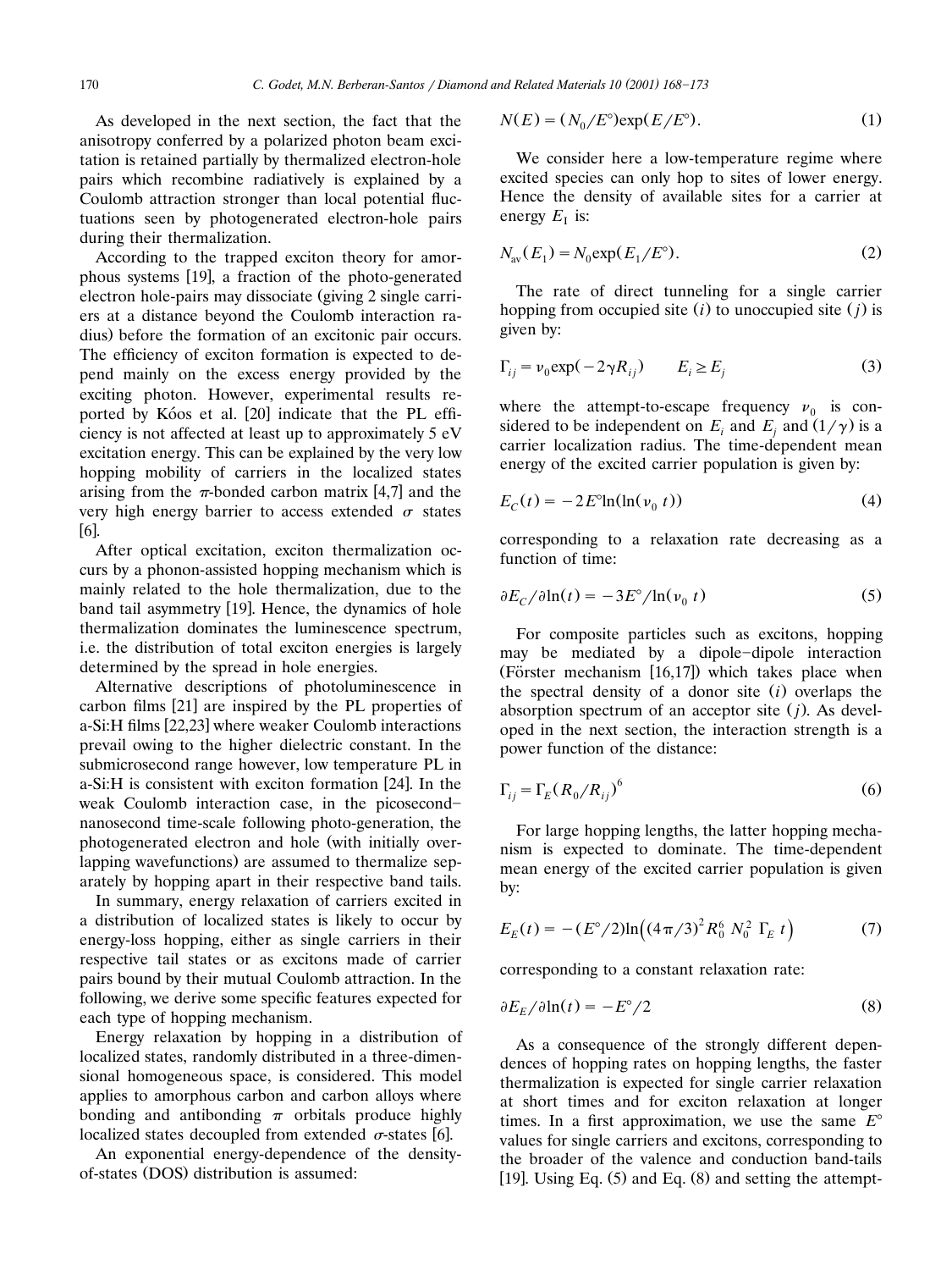It is stressed that both hopping processes contribute to the non-polarized part of photoluminescence emission. In a polarization spectroscopy experiment, the single carriers have lost the memory of the linearly polarized excitation during the first  $0.1-1$ -picosecond (thermalization by phonon emission) while the excitonic pairs are characterized by a depolarization frequency  $v_{\text{DP}}$  which reflects the strength of dipoledipole energy transfer, as explained in the next section.

## **3. Polarization spectroscopy**

Polarization spectroscopy is a powerful experimental tool for investigating structural and kinetic properties of complex molecular systems. In any system, whether anisotropic or isotropic, the absorption of photons from a polarized beam confers a degree of anisotropy, which persists until it is lost through molecular motion or energy randomization. Typical time scales depend on the randomization process itself, ranging from  $10^{-14}$  -10<sup>-12</sup> s for carrier thermalization (phonon exchange),  $10^{-11}$ - $10^{-8}$  s for non-radiative energy transfer,  $10^{-9}$ - $10^{-1}$  s for (allowed vs. forbidden) radiative processes and  $10^{-6}$ - $10^{+4}$  s for viscous flow (molecular motion). Over a timescale determined by some of these dynamical effects, a complex system excited by photon absorption can reveal its conferred transient anisotropy through secondary optical processes such as luminescence.

Experimental evidence for exciton motion in insulating solids is firmly established [17]. The technique most often used to measure the diffusion coefficient of excitons has been that of sensitized fluorescence, which refers to the fluorescence of a guest indicator species, usually present in low concentrations in the host matrix; this emission is not due to the direct excitation of the guest by light but rather is due to the transfer of excitation energy from the host, which acts as the antenna (Fig. 2). In polymer-like carbon films, a continuous manifold of localized  $\pi$  states is expected, corresponding to the radiative centers (chromophores) which may act as both donors or acceptors of electronic excitation, depending on the energetics. The exciton then moves incoherently and generally is viewed as a localized excitation undergoing a random hopping-like motion between  $\pi$  states.

A possible depolarization mechanism often reported in polymers is radiationless excitation transfer from a donor to an acceptor chromophore via incoherent resonant dipole-dipole interactions (Förster mechanism)

Fig. 2. Principle of the non-radiative dipole-dipole energy transfer (Förster mechanism) where the PL spectral density distribution of the donor site overlaps the absorption spectrum of the acceptor site. In disordered materials, broad optical absorption edges and Gaussian-like PL spectral densities are expected. Wavy arrows indicate thermalization of electronic excitation.

[16,17]. For each transfer the depolarization efficiency is at least 96% in a random medium. In this electric dipole mediated interaction, the excitation transfer rate  $(\nu)$  is proportional to the energy overlap between the emission spectral density of donor sites and the absorption spectrum of acceptor sites, separated by a distance *R*, and can be expressed as:

$$
\nu = (1/\tau_I)(R_0/R)^6
$$
 (9)

where  $\tau_{I}$  is the intrinsic (radiative and non-radiative) decay time and the effective critical Förster radii  $R_0$ (which defines equal probabilities for decay or transfer) usually take values between 20 and 60  $\AA$  [16]. Hence, for excitons located at primarily excited (polarized) chromophores, with a characteristic depolarization time of 50 ps (Fig. 3), typical exciton diffusion coefficients are on the order of  $D_{\text{exc}} \approx 8 \times 10^{-4} - 7 \times 10^{-3} \text{ cm}^2 \text{ s}^{-1}$ .

In our interpretation of time-resolved PL, we assume that pair dissociation or radiative recombination only



( ق) Mean depolarization rate Intrinsic decay rate  $V_{I}$ <br> $V_{B}$ **DP**  $= 4.13$  eV  $(300 K)$  $\frac{\text{exc}}{\text{exc}}$  = 2.15 eV  $O$   $E$  $(300K)$  $10^{\circ}$  $\triangle$  E  $= 2.15$  eV  $(80 K)$  $1.\overline{5}$ ぅ  $\overline{2.5}$  $\overline{3.5}$ 3  $E$  $(eV)$ 

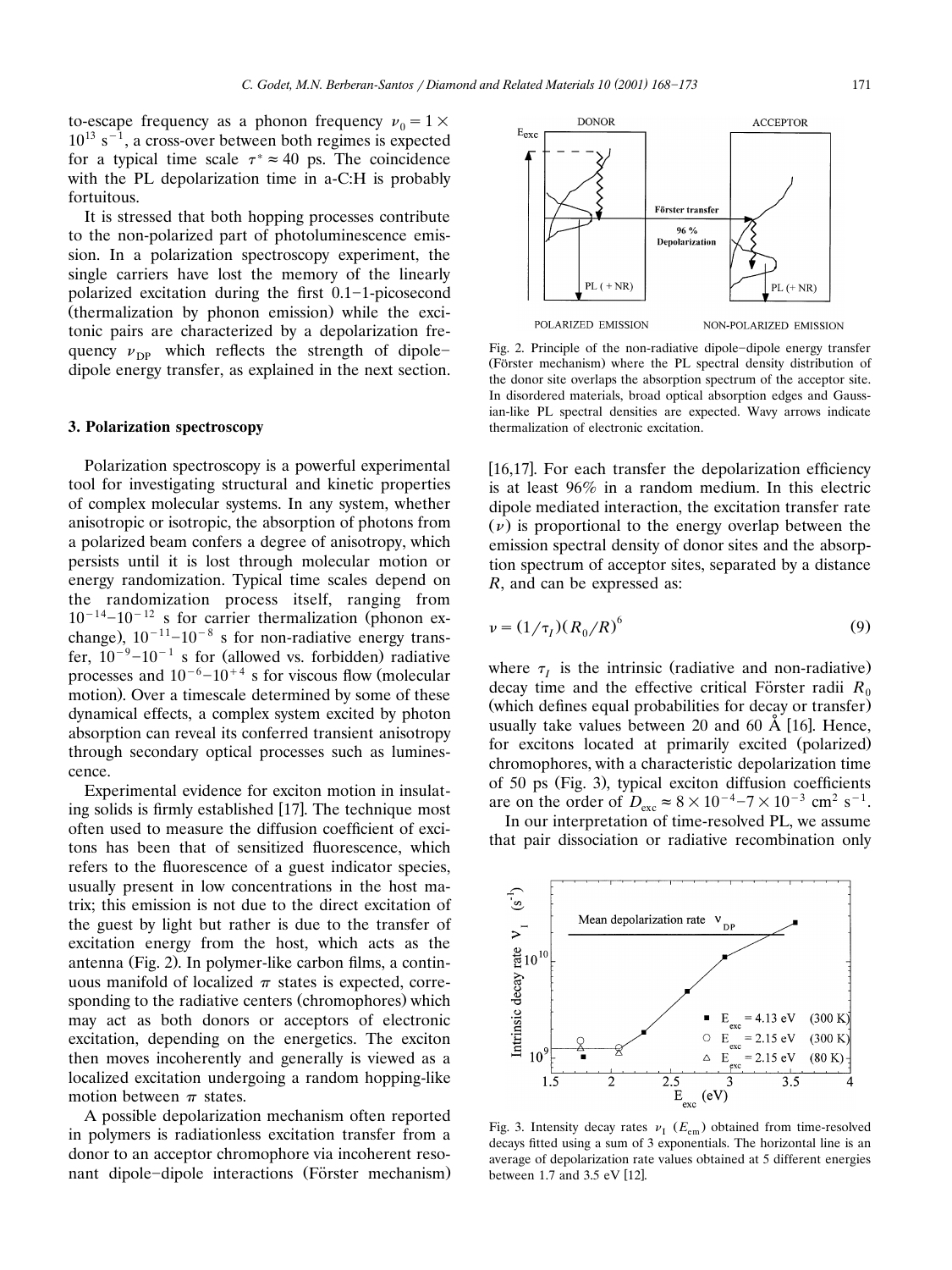occurs after a fast thermalization of the exciton-like pair corresponding to relaxation of the excess energy by phonon emission within typically 1 ps. If the thermalized exciton is in thermal equilibrium with its surroundings, the dynamic characteristics of PL should be excitation energy independent. This is indeed observed in Fig. 3 for emission at  $E_{em} = 1.75$  eV excited using either  $E_{\text{exc}} = 2.15 \text{ eV}$  or  $E_{\text{exc}} = 4.13 \text{ eV}$ .

#### **4. Energy distribution of radiative centers**

Polarization anisotropy decays and steady-state values have been consistently interpreted using a dipole-dipole non-radiative energy transfer mechanism (Förster mechanism) leading to characteristic depolarization times  $(50 \text{ ps})$  rather independent of the emission energy. In order to understand the latter values, we estimate the density distribution of the radiative centers, using two independent methods: (a) the Förster intensity decay for primarily excited chromophores; and (b) the spectral density method using a constant exciton radius approximation.

## *4.1. Forster intensity decay* ¨

It is stressed that the Förster decay equation strictly applies to emission close to the excitation energy, corresponding to primarily excited chromophores, in contrast with emission at energies much lower than the excitation energy, which include a significant number of acceptors. Assuming a random distribution of chromophores, the decay law of initially excited donors is known to be given by :  $i(t) = \exp[-(t/\tau_F) - b \ t^{1/2}]$ where *b* (ps<sup>-1/2</sup>) = 0.845  $n_A$  [ $\pi/\tau_F$ ]<sup>1/2</sup> and  $n_A = 4/3$ 



Fig. 4. PL intensity decays at  $E_{em} = 3.54$  eV using  $E_{exc} = 4.13$  eV (at 300 K), at  $E_{\text{em}} = 2.07 \text{ eV}$  using  $E_{\text{exc}} = 2.15 \text{ eV}$  (at 80 and 300 K) with the fitted Förster decay superimposed to experimental data.

 $\pi N_A$   $[R_0]^3$  is a number of acceptor molecules within a sphere of radius  $R_0$ .

A fit of this equation to the PL intensity decays at 3.54 and 2.07 eV (Fig. 4) yields the following values for  $n_A$  (3.54 eV) = 0.16 and  $n_A$  (2.07 eV) = 1.7 corresponding to densities of acceptor molecules:  $N_A$  (3.54 eV)  $\approx$  2.0 × 10<sup>17</sup> -5.5 × 10<sup>18</sup> cm<sup>-3</sup>; and  $N_A$  (2.07 eV)  $\approx$  2.2 × 10<sup>18</sup> -5.9 × 10<sup>19</sup> cm<sup>-3</sup> (for typical values of the Förster radii  $R_0$  between 20 and 60 Å).

Surprisingly, one order of magnitude higher values are obtained for the density of acceptors at lower emission energies. This result does not fit the usual picture of an exponential distribution of localized states, vanishing at low energies. Coherence can be partially restored if one assumes that the spatial distribution of the low energy species is not random (as assumed by the model) but rather clustered, having therefore, an effective local concentration higher than expected. This would not affect the decay behavior for high energies, where the acceptors (still at higher energies than these entities) could still be assumed to be randomly distributed.

On the other hand, since the 'effective' Förster radius  $\langle R_0 \rangle$  depends on the 1/6th power of the PL yield [17] a larger  $\langle R_0 \rangle$  and hence smaller  $N_A$  than calculated, are expected at lower emission energies.

# *4.2. Density of excitonic radiatie centers*

In order to check for the latter model-dependent result, the effective density of radiative excitonic centers  $N_E$  ( $E_{em}$ ) can be obtained independently from the PL spectral density  $W(E_{em})$ , using:

$$
W(E_{em}) = (\nu_{\text{rad}}/\nu_1) N_E(E_{em})
$$
\n(10)

provided the radiative decay rate  $v_{\text{rad}}$  and the intensity decay rate  $\nu_I$  are known as a function of emission energy  $E_{em}$ . The latter has been measured for several



Fig. 5. Spectral density  $W(E_{em})$  of PL using unpolarized excitation at  $E_{\text{exc}}$  = 4.13 eV. The density of radiative centers has been obtained in two different approximations: (a)  $E_{em}$ -independent radiative rate  $\nu_{\text{rad}}$ , and (b)  $E_{\text{em}}$ -independent exciton radius  $a_B^*$ .